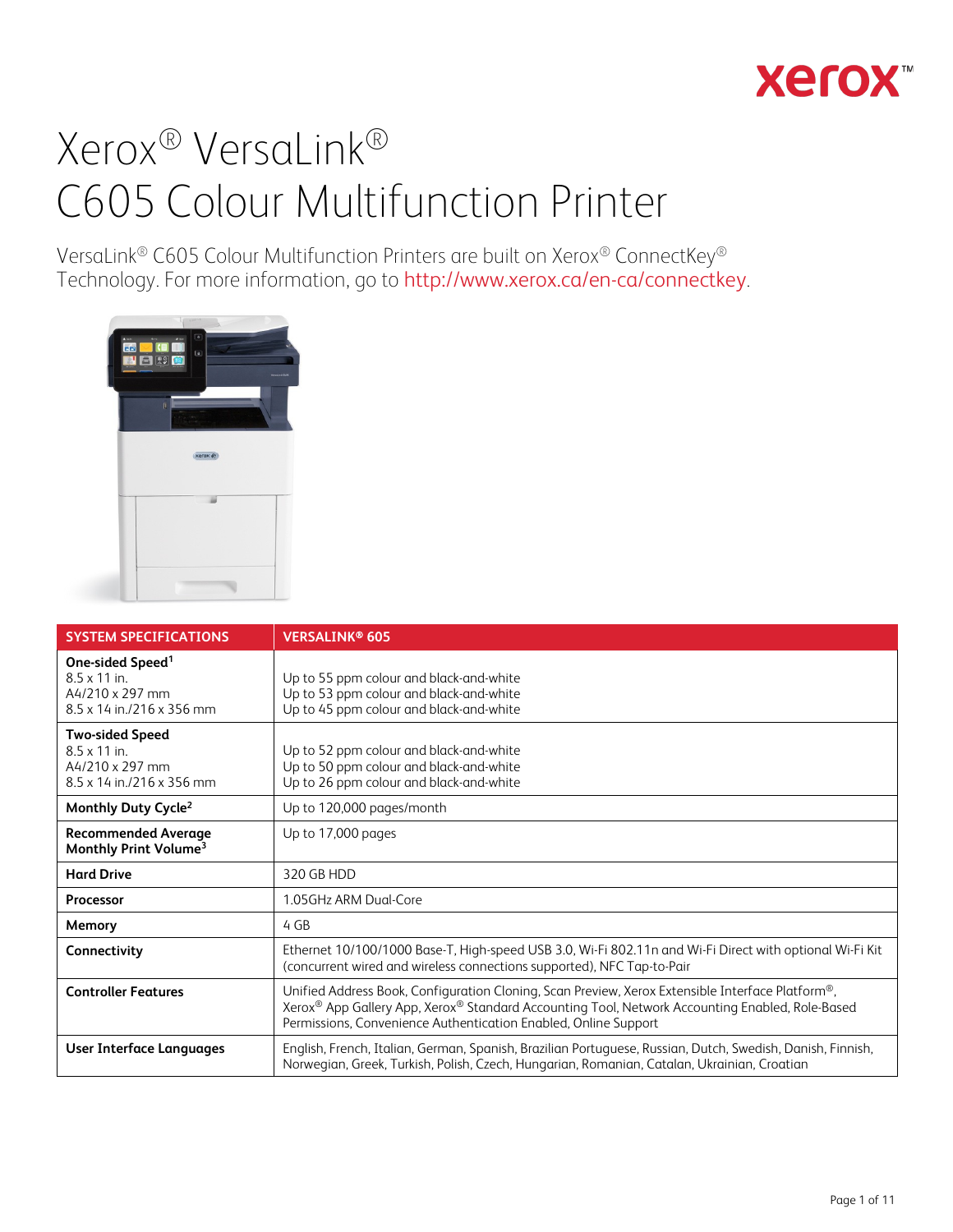| <b>DEVICE SPECIFICATIONS</b>                                      |                                                                |                                                            |                    |                   |
|-------------------------------------------------------------------|----------------------------------------------------------------|------------------------------------------------------------|--------------------|-------------------|
| <b>ELECTRICAL REQUIREMENTS</b>                                    |                                                                |                                                            |                    |                   |
| <b>North America</b>                                              | Voltage: 110-127V +/-10%<br>Frequency: 50/60 Hz +/-3%, 12A     |                                                            |                    |                   |
| <b>Europe and Other Geographies</b>                               |                                                                | Voltage: 220-240V +/- 10%<br>Frequency: 50/60 Hz +/-3%, 8A |                    |                   |
| <b>POWER CONSUMPTION</b>                                          |                                                                |                                                            |                    |                   |
| <b>Continuous Printing4</b>                                       | 820 watts or less                                              |                                                            |                    |                   |
| Ready (Standby) Mode <sup>4</sup>                                 | 90 watts or less                                               |                                                            |                    |                   |
| <b>Energy Saver (Sleep) Mode<sup>4</sup></b>                      | 0.9 watts or less                                              |                                                            |                    |                   |
| <b>OPERATING ENVIRONMENT</b>                                      |                                                                |                                                            |                    |                   |
| <b>Required Temperature</b><br>Range (Storage)                    | 32° to 95° F (0° to 35° C)                                     |                                                            |                    |                   |
| <b>Required Temperature</b><br><b>Range (Operating)</b>           | 50° to 90° F (10° to 32° C)                                    |                                                            |                    |                   |
| <b>Required Relative Humidity</b>                                 | 15% to 85%                                                     |                                                            |                    |                   |
| <b>Sound Power Levels</b><br>Operating<br>Standby                 | $7.27 B(A)$ or less<br>4.84 $B(A)$ or less                     |                                                            |                    |                   |
| <b>Sound Pressure Levels</b><br>Operating<br>Standby              | 57.4 dB(A) or less<br>33.5 dB(A) or less                       |                                                            |                    |                   |
| <b>Boot Time</b><br>(from Off to UI Ready)                        | As fast as 65 seconds                                          |                                                            |                    |                   |
| <b>Warm-up Time</b><br>(from Sleep to UI Ready)                   | As fast as 11 seconds                                          |                                                            |                    |                   |
| <b>DIMENSIONS AND</b><br><b>WEIGHT (UNPACKAGED)</b>               | <b>WIDTH</b>                                                   | <b>DEPTH</b>                                               | <b>HEIGHT</b>      | <b>WEIGHT</b>     |
| <b>Base Unit</b>                                                  | 18.5 in./470 mm                                                | 19.8 in./503 mm                                            | 25.4 in./643.7 mm  | 79.6 lb./36.1 kg  |
| <b>Base Unit with Mailbox</b>                                     | 19.2 in./487.5 mm                                              | 19.8 in./503 mm                                            | 33.2 in./843.7 mm  | 97.2 lb./44.1 kg  |
| <b>Base Unit with Finisher</b>                                    | 19.2 in./487.5 mm                                              | 19.8 in./503 mm                                            | 33.2 in./843.7 mm  | 100.5 lb./45.6 kg |
| <b>Base Unit with High-Capacity</b><br><b>Feeder and Finisher</b> | 28.5 in./724.2 mm                                              | 30.4 in./772.1 mm                                          | 53.1 in./1302.7 mm | 144 lb./65.3 kg   |
| <b>Base Unit with High-Capacity</b><br><b>Feeder and Mailbox</b>  | 28.5 in./724.2 mm                                              | 30.4 in./772.1 mm                                          | 53.1 in./1302.7 mm | 140.5 lb./63.8 kg |
| <b>550-sheet Paper Tray</b>                                       | 16.5 in./420 mm                                                | 18.3 in./464.5 mm                                          | 4.8 in./123 mm     | 4.1 lb./6.6 kg    |
| <b>High-Capacity Feeder</b><br>(includes Caster Base)             | 28.5 in./724.2 mm                                              | 30.4 in./772.1 mm                                          | 18.1 in./459 mm    | 43.4 lb./19.7 kg  |
| <b>Cabinet (includes Caster Base)</b>                             | 28.5 in./724.2 mm                                              | 30.4 in./772.1 mm                                          | 13.2 in./336 mm    | 37 lb./16.6 kg    |
| <b>Caster Base</b>                                                | 28.5 in./724.2 mm                                              | 30.4 in./772.1 mm                                          | 3.5 in./90 mm      | 18.7 lb./8.5 kg   |
| <b>Mailbox</b>                                                    | 17.7 in./450.8 mm                                              | 18.8 in./477.6 mm                                          | 9.8 in./248.0 mm   | 11.7 lb./5.3 kg   |
| <b>Finisher</b>                                                   | 17.7 in./450.8 mm                                              | 16.2 in./411.0 mm                                          | 9.8 in./248.0 mm   | 15 lb./6.8 kg     |
| <b>DIMENSIONS AND</b><br><b>WEIGHT (PACKAGED)</b>                 | <b>DEPTH</b><br><b>WIDTH</b><br><b>HEIGHT</b><br><b>WEIGHT</b> |                                                            |                    |                   |
| <b>Base Unit</b>                                                  | 23.4 in./594 mm                                                | 25.8 in./655 mm                                            | 31.1 in./789 mm    | 97 lb./44 kg      |
| <b>550-sheet Paper Tray</b>                                       | 21.1 in./535 mm                                                | 23 in./584 mm                                              | 9.8 in./248 mm     | 18.7 lb./8.5 kg   |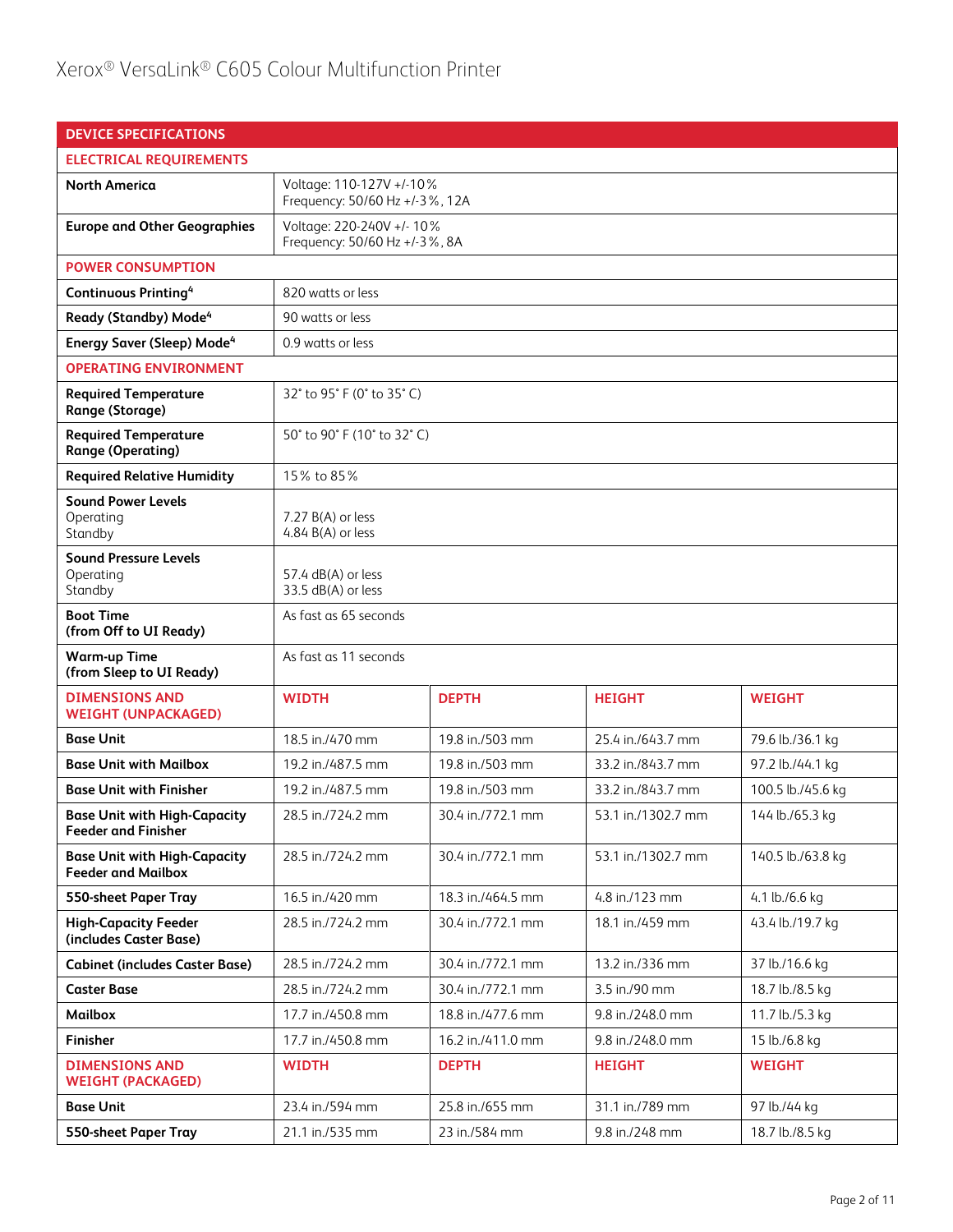| <b>High-Capacity Feeder</b><br>(includes Caster Base) | 22.4 in./568 mm                                                                                                                                                                                                                                                                                                                                                                                                                                                                                                                                           | 26.1 in./663 mm                                                                                                                                                   | 28 in./711 mm                                                                                                                                                                | 83.8 lb./38 kg  |
|-------------------------------------------------------|-----------------------------------------------------------------------------------------------------------------------------------------------------------------------------------------------------------------------------------------------------------------------------------------------------------------------------------------------------------------------------------------------------------------------------------------------------------------------------------------------------------------------------------------------------------|-------------------------------------------------------------------------------------------------------------------------------------------------------------------|------------------------------------------------------------------------------------------------------------------------------------------------------------------------------|-----------------|
| <b>Cabinet (includes Caster Base)</b>                 | 23 in./584 mm                                                                                                                                                                                                                                                                                                                                                                                                                                                                                                                                             | 24.8 in./629 mm                                                                                                                                                   | 23.5 in./597 mm                                                                                                                                                              | 57.3 lb./28 kg  |
| <b>Caster Base</b>                                    | 23 in./585 mm                                                                                                                                                                                                                                                                                                                                                                                                                                                                                                                                             | 24.4 in./619 mm                                                                                                                                                   | 13 in./330 mm                                                                                                                                                                | 39.7 lb./18 kg  |
| <b>Mailbox</b>                                        | 22.6 in./573 mm                                                                                                                                                                                                                                                                                                                                                                                                                                                                                                                                           | 20.4 in./518 mm                                                                                                                                                   | 15.2 in./386 mm                                                                                                                                                              | 16.3 lb./7.8 kg |
| Finisher                                              | 22.6 in./573 mm                                                                                                                                                                                                                                                                                                                                                                                                                                                                                                                                           | 15.7 in./398 mm                                                                                                                                                   | 15.2 in./386 mm                                                                                                                                                              | 18.6 lb./8.8 kg |
| <b>CERTIFICATIONS</b>                                 |                                                                                                                                                                                                                                                                                                                                                                                                                                                                                                                                                           |                                                                                                                                                                   |                                                                                                                                                                              |                 |
|                                                       |                                                                                                                                                                                                                                                                                                                                                                                                                                                                                                                                                           |                                                                                                                                                                   | To view the latest list of certifications, go to www.xerox.com/OfficeCertifications.                                                                                         |                 |
| <b>PRINT</b>                                          |                                                                                                                                                                                                                                                                                                                                                                                                                                                                                                                                                           |                                                                                                                                                                   |                                                                                                                                                                              |                 |
| <b>First-Print-Out Time</b>                           |                                                                                                                                                                                                                                                                                                                                                                                                                                                                                                                                                           | As fast as 5.2 seconds colour/4.8 seconds black-and-white                                                                                                         |                                                                                                                                                                              |                 |
| <b>Print Resolution</b>                               | Up to 1200 x 2400 dpi                                                                                                                                                                                                                                                                                                                                                                                                                                                                                                                                     |                                                                                                                                                                   |                                                                                                                                                                              |                 |
| <b>Page Description Languages</b>                     | PCL® 5e, $6$<br>PDF<br><b>XPS</b><br>TIFF<br><b>JPEG</b><br>HP-GL<br>Adobe® PostScript® 3™                                                                                                                                                                                                                                                                                                                                                                                                                                                                |                                                                                                                                                                   |                                                                                                                                                                              |                 |
| <b>Maximum Print Area</b>                             | 4 mm from edge of paper                                                                                                                                                                                                                                                                                                                                                                                                                                                                                                                                   |                                                                                                                                                                   |                                                                                                                                                                              |                 |
| <b>Print Features</b>                                 | <b>Application Defaults</b><br><b>Banner Pages Enable/Disable</b><br><b>Bi-directional Real-time Status</b><br>Booklet Layout<br>Draft Mode<br>Fit to New Paper Size<br>LAN Fax (requires Fax Kit)<br>Paper Selection by Attribute<br>Personal Print<br>Print Around Enable/Disable<br>Print from USB<br>Sample Set<br>Saved Job<br>Scaling<br>Secure Print<br>Skip Blank Pages<br>Store and Recall Driver Settings<br>Stored Jobs Deletion<br>Two-sided Printing (as default)<br>Watermark (predefined and custom)<br><b>Earth Smart Driver Settings</b> | Job Monitoring (Client or Local User Interface)<br>N-up Page Layout (up to 16 pages per sheet)                                                                    | Job Identification (Print ID or Banner, Print ID in margins on first page only or all pages)<br>Special Pages (exception page programming covers, inserts, exceptions pages) |                 |
| <b>Print from USB</b>                                 |                                                                                                                                                                                                                                                                                                                                                                                                                                                                                                                                                           | Allows walk-up printing from Type A USB port<br>Supports direct printing from computer via Type B USB port<br>Supported file formats: PDF, JPEG, TIFF, XPS, PDF/A |                                                                                                                                                                              |                 |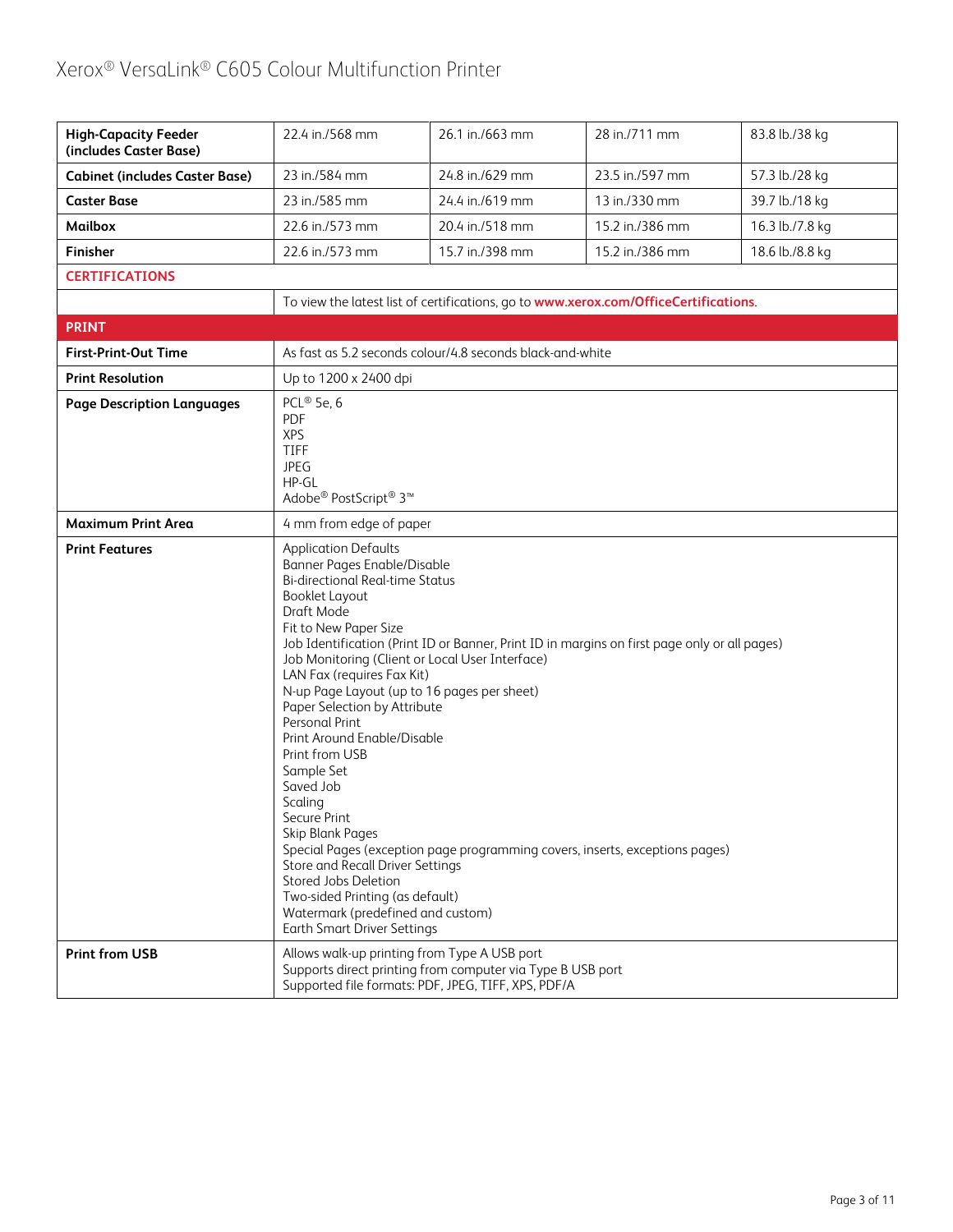| <b>Operating Systems</b>                            | Windows <sup>®</sup> 7, 8, 8.1, 10<br>Windows Server 2008 SP2, Server 2008 R2 SP1, Server 2012, Server 2012 R2, Server 2016<br>macOS <sup>®</sup> 10.11, 10.12, 10.13<br>Citrix®<br>Redhat <sup>®</sup> Enterprise Linux <sup>®</sup><br>Fedora Core<br>IBM <sup>®</sup> AIX <sup>®</sup><br>HP-UX®<br>Oracle <sup>®</sup> Solaris<br><b>SUSE®</b><br>$SAP^®$<br>Note: For information about supported versions for the above operating systems, please visit our Drivers<br>& Downloads page and specify your device at https://www.support.xerox.com/en-ca. |
|-----------------------------------------------------|---------------------------------------------------------------------------------------------------------------------------------------------------------------------------------------------------------------------------------------------------------------------------------------------------------------------------------------------------------------------------------------------------------------------------------------------------------------------------------------------------------------------------------------------------------------|
| <b>Fonts</b>                                        | PostScript fonts: 136<br>PCL fonts: 83                                                                                                                                                                                                                                                                                                                                                                                                                                                                                                                        |
| Xerox <sup>®</sup> Global Print Driver <sup>®</sup> | A truly universal print driver that lets IT administrators install, upgrade and manage Xerox® and<br>non-Xerox® devices from a single driver. It provides a consistent, easy-to-use interface for end-users,<br>reducing the number of support calls, and simplifying print services management.                                                                                                                                                                                                                                                              |
| Xerox <sup>®</sup> Pull Print Driver                | Makes it easy for IT managers to qualify, deploy and manage all print devices using a single driver in<br>a Pull Print environment. Uses a single queue and single driver. The Xerox® Pull Print Driver extends<br>convenience across a broad range of printing assets. IT administrators no longer need to manage<br>and configure multiple drivers. Used in conjunction with Equitrac Office®, Ysoft® SafeQ®, Pharos®<br>and others.                                                                                                                        |
| <b>COPY</b>                                         |                                                                                                                                                                                                                                                                                                                                                                                                                                                                                                                                                               |
| <b>Document Scanner</b>                             | 100-sheet Single-Pass Duplex Automatic Document Feeder (DADF)                                                                                                                                                                                                                                                                                                                                                                                                                                                                                                 |
| <b>Maximum Scan Area</b>                            | Platen: Up to 8.5 x 14 in./216 x 356 mm<br>DADF: Up to 8.5 x 14 in./216 x 356 mm                                                                                                                                                                                                                                                                                                                                                                                                                                                                              |
| <b>Simplex Copy Speed</b>                           | Up to 55 cpm (copies per minute) 8.5 x 11 in.<br>Up to 53 cpm A4/210 x 297 mm                                                                                                                                                                                                                                                                                                                                                                                                                                                                                 |
| <b>Duplex Copy Speed</b>                            | Up to 50 cpm (copies per minute) 8.5 x 11 in.<br>Up to 47 cpm A4 (210 x 297 mm)                                                                                                                                                                                                                                                                                                                                                                                                                                                                               |
| <b>First-Copy-Out Time</b>                          | As fast as 6.7 seconds colour/4.8 seconds black-and-white                                                                                                                                                                                                                                                                                                                                                                                                                                                                                                     |
| Sides (input: output)                               | 1:1, 1:2, 2:2 and 2:1                                                                                                                                                                                                                                                                                                                                                                                                                                                                                                                                         |
| Quantity                                            | 1 to 999                                                                                                                                                                                                                                                                                                                                                                                                                                                                                                                                                      |
| Resolution (max.)                                   | Up to 600 x 600 dpi                                                                                                                                                                                                                                                                                                                                                                                                                                                                                                                                           |
| <b>Reduction/Enlargement</b>                        | Variable zoom from 25% to 400% in 1% increments                                                                                                                                                                                                                                                                                                                                                                                                                                                                                                               |
| Concurrency                                         | Concurrent scanning and printing                                                                                                                                                                                                                                                                                                                                                                                                                                                                                                                              |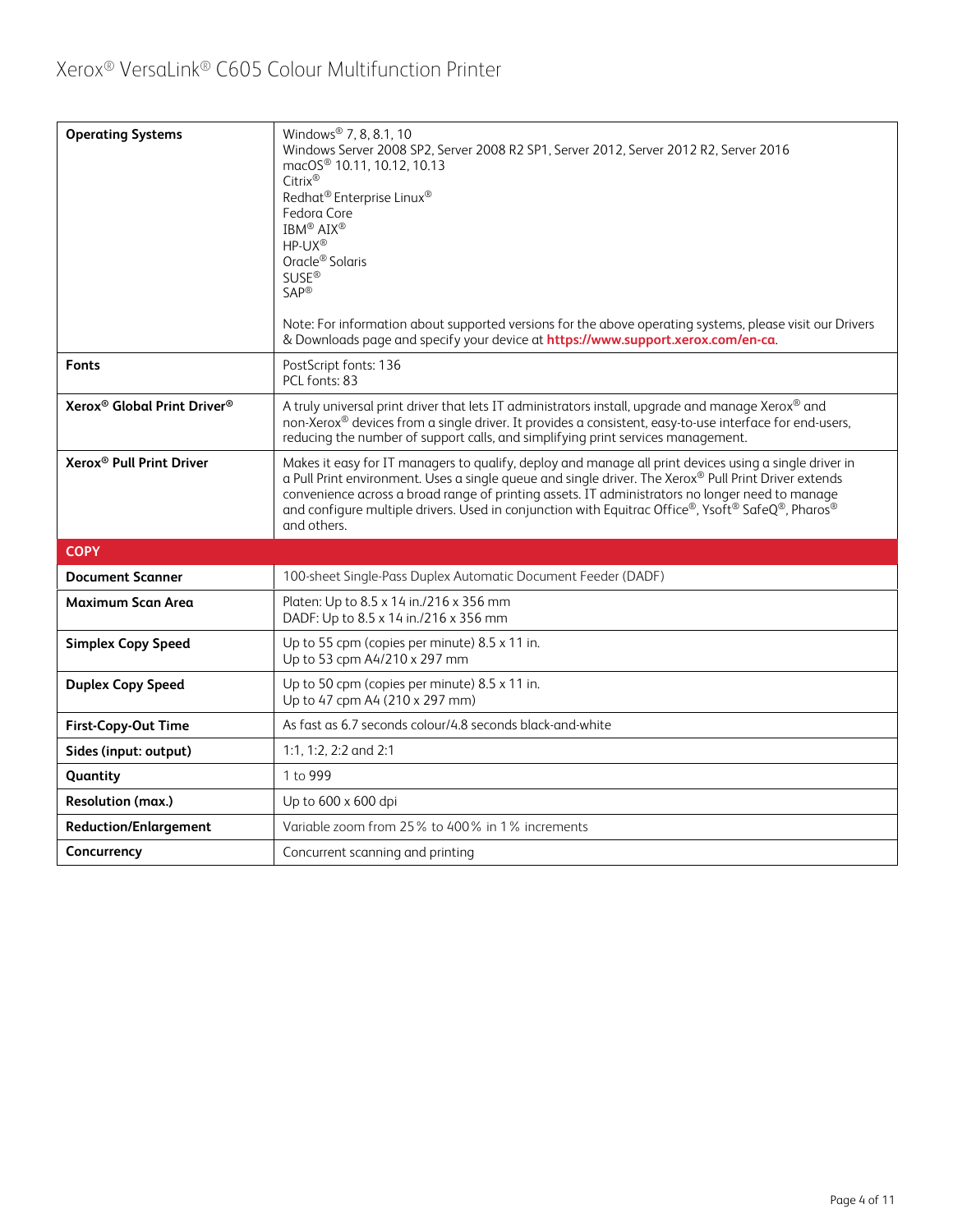| <b>Copy Features</b>               | Annotation (Page Numbers, Comments, Date Stamp, Bates Stamping) including font format,<br>colour and style options*<br>Auto-colour Sensing<br>Automatic Background Suppression<br>Book Copying with Center Erase<br>Booklet Copying*<br>Collation<br>Colour Balance<br>Colour Effects<br>Darkness Control<br><b>Edge Erase</b><br>Front Cover<br><b>ID Card Copy</b><br>Image Enhancement<br>Lighten/Darken<br>N-up<br>Reduce/Enlarge 25% to 400%<br>Image Shift<br>Original Orientation<br>Original Size<br>Original Type<br>Page Layout<br>Sample Copy<br>Saturation<br>Sharpness<br>*Requires HDD/Productivity Kit |
|------------------------------------|-----------------------------------------------------------------------------------------------------------------------------------------------------------------------------------------------------------------------------------------------------------------------------------------------------------------------------------------------------------------------------------------------------------------------------------------------------------------------------------------------------------------------------------------------------------------------------------------------------------------------|
| <b>SCAN</b>                        |                                                                                                                                                                                                                                                                                                                                                                                                                                                                                                                                                                                                                       |
| Capability                         | Black-and-white and colour scanning                                                                                                                                                                                                                                                                                                                                                                                                                                                                                                                                                                                   |
| Concurrency                        | Scan while the system is printing copy or network print jobs, or while it is transferring scan to network<br>or fax jobs                                                                                                                                                                                                                                                                                                                                                                                                                                                                                              |
| <b>Simplex Input Speed</b>         | Black-and-white: Scan up to 49 ipm 8.5 x 11 in./46 ipm A4<br>Colour: Scan up to 47 ipm 8.5 x 11 in./46 ipm A4                                                                                                                                                                                                                                                                                                                                                                                                                                                                                                         |
| <b>Duplex Input Speed</b>          | Black-and-white: Scan up to 75 ipm 8.5 x 11 in./71 ipm A4<br>Colour: Scan up to 55 ipm 8.5 x 11 in./52 ipm A4                                                                                                                                                                                                                                                                                                                                                                                                                                                                                                         |
| Resolution                         | Optical – 600 x 600 dpi                                                                                                                                                                                                                                                                                                                                                                                                                                                                                                                                                                                               |
| <b>Bit Depth</b>                   | 24-bit colour/8-bit grayscale                                                                                                                                                                                                                                                                                                                                                                                                                                                                                                                                                                                         |
| Maximum Scan Area                  | Platen: Up to 8.5 x 14 in./216 x 356 mm<br>Document Feeder: Up to 8.5 x 14 in./216 x 356 mm                                                                                                                                                                                                                                                                                                                                                                                                                                                                                                                           |
| <b>Network Filing Protocols</b>    | <b>FTP</b><br><b>SMTP</b><br><b>SMB</b><br>sFTP                                                                                                                                                                                                                                                                                                                                                                                                                                                                                                                                                                       |
| <b>File Formats</b>                | <b>JPG</b><br>TIFF (single and multi-page)<br>XPS (single and multi-page)<br>PDF (single and multi-page)<br>Searchable PDF via Optical Character Recognition (OCR)<br>Password-protected PDF<br>Linearized PDF (set via embedded web server) and PDF/A                                                                                                                                                                                                                                                                                                                                                                |
| <b>Scan Driver Compatibility</b>   | WIA<br><b>TWAIN</b>                                                                                                                                                                                                                                                                                                                                                                                                                                                                                                                                                                                                   |
| <b>Supported Scan Destinations</b> | Scan to Home<br>Scan to USB<br>Scan to Email<br>Scan to Network (Browse FTP or Browse SMB)                                                                                                                                                                                                                                                                                                                                                                                                                                                                                                                            |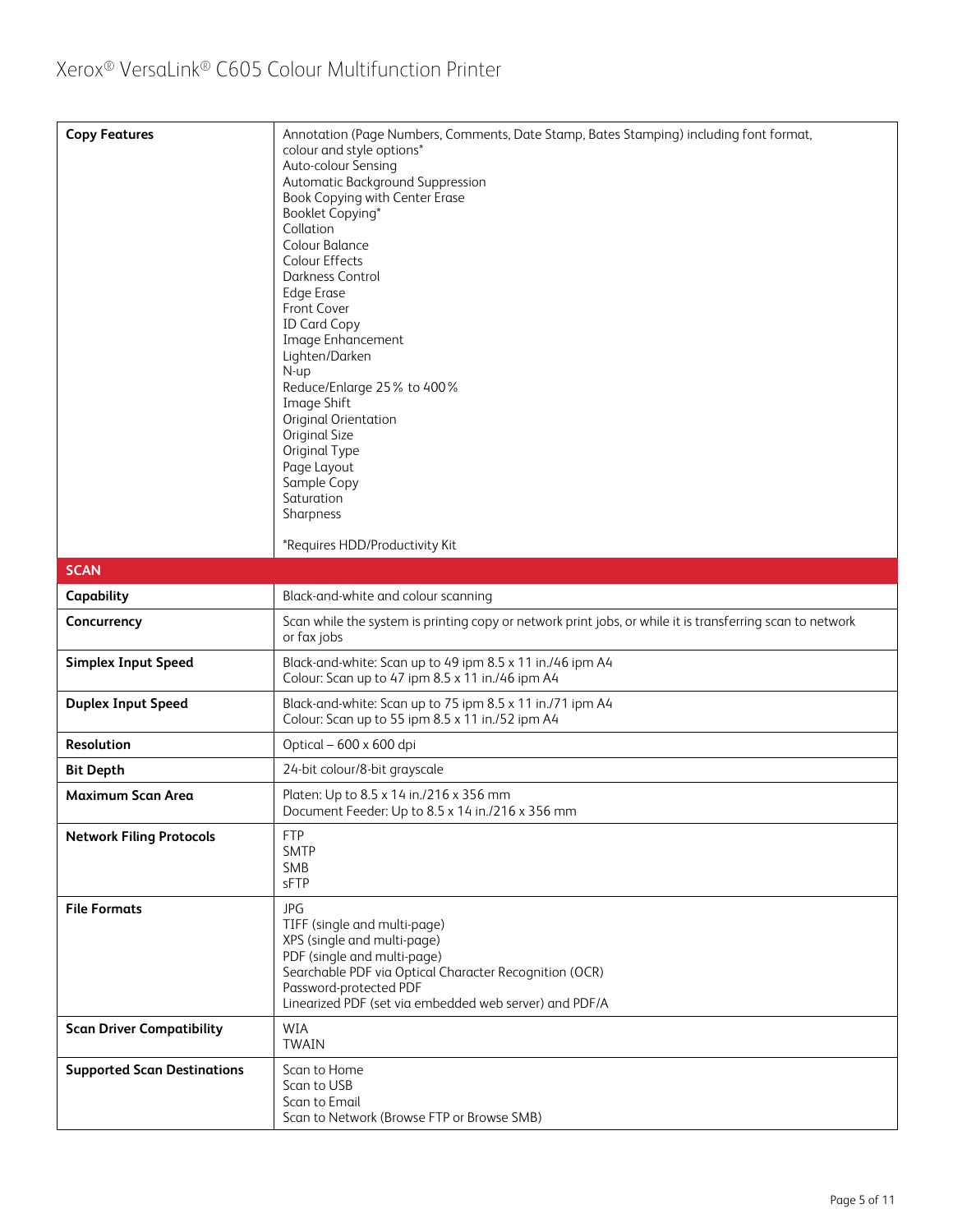| <b>NETWORK SCANNING - SOFTWARE SOLUTIONS</b>                                                                            |                                                                                                                                                                                                                                                                                                                                                                                                                                                                                                    |  |  |
|-------------------------------------------------------------------------------------------------------------------------|----------------------------------------------------------------------------------------------------------------------------------------------------------------------------------------------------------------------------------------------------------------------------------------------------------------------------------------------------------------------------------------------------------------------------------------------------------------------------------------------------|--|--|
| Xerox <sup>®</sup> ConnectKey <sup>®</sup><br>Apps (Found at the<br><b>Xerox App Gallery)</b>                           | Increase user productivity by simplifying and shortening everyday tasks. Unlike traditional software,<br>ConnectKey® Apps do not require a dedicated server, PC or IT resource. Instead, simply download<br>these lightweight, serverless ConnectKey® Apps to the ConnectKey® Technology-enabled device.                                                                                                                                                                                           |  |  |
| FAX <sup>5</sup>                                                                                                        |                                                                                                                                                                                                                                                                                                                                                                                                                                                                                                    |  |  |
| <b>Fax Speed</b>                                                                                                        | 33.6 Kbps                                                                                                                                                                                                                                                                                                                                                                                                                                                                                          |  |  |
| Memory                                                                                                                  | 4 MB                                                                                                                                                                                                                                                                                                                                                                                                                                                                                               |  |  |
| Resolution                                                                                                              | Standard 200x100 dpi, Fine 200x200 dpi, Super Fine 300x300, 400x400, 600x600 dpi                                                                                                                                                                                                                                                                                                                                                                                                                   |  |  |
| Compression                                                                                                             | MH, MR, MMR, JBIG                                                                                                                                                                                                                                                                                                                                                                                                                                                                                  |  |  |
| <b>Fax Features</b>                                                                                                     | Walk-up Fax, LAN Fax, Direct Fax, Server Fax Enablement, Fax Forward to Email<br>Fax dialling via Unified Address Book (up to 2,000 contacts)                                                                                                                                                                                                                                                                                                                                                      |  |  |
| <b>MOBILE SOLUTIONS AND MOBILE DEVICE APPS</b>                                                                          |                                                                                                                                                                                                                                                                                                                                                                                                                                                                                                    |  |  |
| Apple <sup>®</sup> AirPrint <sup>®</sup>                                                                                | Print email, photos and important office documents directly from an Apple iPhone® or iPad® with no<br>drivers to install and no cables to connect. With AirPrint, an iPhone or iPad automatically locates and<br>connects to the AirPrint-enabled device over the office Wi-Fi network.                                                                                                                                                                                                            |  |  |
| Mopria <sup>®</sup> Certified                                                                                           | ConnectKey® Technology-enabled print devices are Mopria® certified. Mopria® certification ensures you<br>can print wirelessly from your Mopria® supported (Android) smartphone, tablet and other mobile devices<br>instantly and easily.                                                                                                                                                                                                                                                           |  |  |
| Xerox <sup>®</sup> @printbyXerox App                                                                                    | @printbyXerox App is a free service that allows secure printing from any email-enabled device (computer,<br>phone, tablet, iOS, Android <sup>™</sup> , Google® Chromebook™ and more) to a Xerox® printer or MFP using a single<br>email address with no IT intervention. No training is needed. End-users simply send attachments to the<br>email address and release them at the MFP panel.                                                                                                       |  |  |
| <b>Xerox<sup>®</sup> Print Services</b><br>plug-in for Android <sup>™</sup><br>(Free at Google Play <sup>™</sup> Store) | The Xerox® Print Services plug-in for Android KitKat (4.4 or greater) devices streamlines mobile printing<br>without third-party apps or additional print drivers. You can easily print photos, web pages and documents<br>when your mobile device is connected to printers or multifunction printers using a wireless network. A<br>robust print option set includes two-sided printing, stapling and secure code release. A free download is<br>available from the Google Play™ store.           |  |  |
| Xerox <sup>®</sup> Mobile Link App<br>(Free at Google Play™ Store<br>and Apple <sup>®</sup> App Store)                  | The Xerox® Mobile Link App allows you to scan, email and fax from your phone or tablet by connecting<br>with our multifunction printers and send data to and print data from cloud storage. It is easy to create<br>Mobile Link One-Touch Workflows between a mobile device and a Multifunction Printer. Using a manual<br>address or QR code identification for pairing, automatic device discovery makes it easy to find and pair a<br>mobile device with a nearby Xerox® Multifunction Printer. |  |  |
| Xerox <sup>®</sup> Workplace Suite<br>and Xerox® Workplace Cloud                                                        | Xerox® Workplace Suite is a modular set of workflows designed to save customers time and money by<br>providing effective control over their print fleet while enabling worker productivity and mobility through<br>a set of robust workflows. Xerox enables ultimate customer flexibility by offering these capabilities in<br>both an on-premises server version (Workplace Suite) and with a cloud based-version (Workplace Cloud)<br>of this solution.                                          |  |  |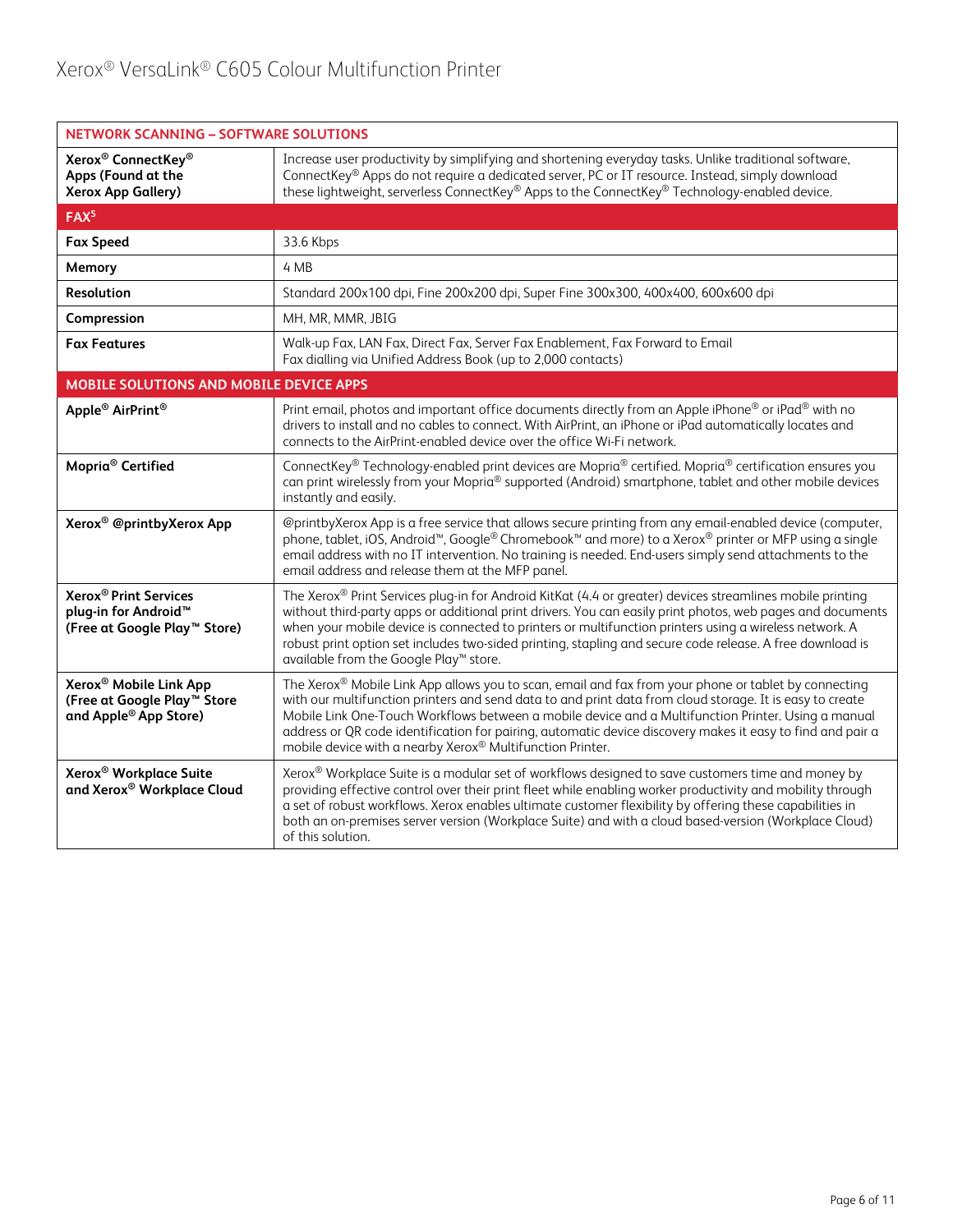#### Xerox® VersaLink® C605 Colour Multifunction Printer

| <b>SECURITY</b>                                                                          |                                                                                                                                                                                                                                                                                                                                                                                                                                                                                                                                                                                                                                                                                                                                                                                                                         |  |
|------------------------------------------------------------------------------------------|-------------------------------------------------------------------------------------------------------------------------------------------------------------------------------------------------------------------------------------------------------------------------------------------------------------------------------------------------------------------------------------------------------------------------------------------------------------------------------------------------------------------------------------------------------------------------------------------------------------------------------------------------------------------------------------------------------------------------------------------------------------------------------------------------------------------------|--|
| <b>Security Features</b>                                                                 | <b>Access Controls</b><br>AES 256-bit Encryption<br>Audit Log<br>Certificate Path Validation<br>Certificate Revocation List (CRL)/Status Protocol (OCSP)<br>Detection of External Program Falsification (XCP Plug-in)<br>Cisco <sup>®</sup> Identity Services Engine (ISE) Integration<br>Domain Filtering<br>FIPS 140-2<br><b>Firmware Verification</b><br><b>Immediate Disk</b><br>Overwrite* IP Address<br>Filtering<br><b>IPsec</b><br>Network Authentication<br>Port Filtering<br>Pre-installed Self-Signed Certificates<br><b>Role-Based Permissions</b><br>Secure Email<br>Secure Fax<br>Secure Print<br>Secure Scanning via SFTP<br>Security Certificate Management<br>Smart Card Enablement (CAC/PIV/.NET)<br>SNMP <sub>v3</sub><br>TLS/SSL<br>Trusted Platform Module (TPM)<br>*Requires HDD/Productivity Kit |  |
| <b>ACCOUNTING</b>                                                                        | XEROX <sup>®</sup> STANDARD ACCOUNTING/NETWORK ACCOUNTING (STANDARD)                                                                                                                                                                                                                                                                                                                                                                                                                                                                                                                                                                                                                                                                                                                                                    |  |
| <b>Tracking</b>                                                                          | Copy, Print, Fax, Scan and Email usage                                                                                                                                                                                                                                                                                                                                                                                                                                                                                                                                                                                                                                                                                                                                                                                  |  |
| Accounting                                                                               | Xerox <sup>®</sup> Standard Accounting Tool<br>Up to 1,000 User Accounts without HDD<br>Up to 9,999 User Accounts with HDD<br>Up to 500 General Accounts<br>Network Accounting (Job Based Accounting)<br>Up to 1,000 User IDs; Up to 1,000 Account IDs without HDD<br>Up to 60,000 User IDs; Up to 60,000 Account IDs with HDD<br>Up to 14,000 Accounting Records (transactions)                                                                                                                                                                                                                                                                                                                                                                                                                                        |  |
| <b>Features</b>                                                                          | Administrator can manage the feature via the Embedded Web Server                                                                                                                                                                                                                                                                                                                                                                                                                                                                                                                                                                                                                                                                                                                                                        |  |
| ACCOUNTING OPTIONS - NETWORK ACCOUNTING (ALLOWS CENTRAL SERVER TO MANAGE ALL ACCOUNTING) |                                                                                                                                                                                                                                                                                                                                                                                                                                                                                                                                                                                                                                                                                                                                                                                                                         |  |
|                                                                                          | • Enhanced network accounting with up to the minute data on how the system is being used<br>• Comprehensive management and enterprise-scale tracking and reporting of device usage<br>. Numerous solutions are available through Xerox Alliance Partners. For details visit https://www.xerox.ca/<br>• Security enhancements include simultaneous support for HTTP/HTTPS protocols<br>• Device requests account authentication from third-party server enabling larger databases of users<br>and accounts<br>• Accept Authentication Login at control panel and pass to third-party Networking Account                                                                                                                                                                                                                  |  |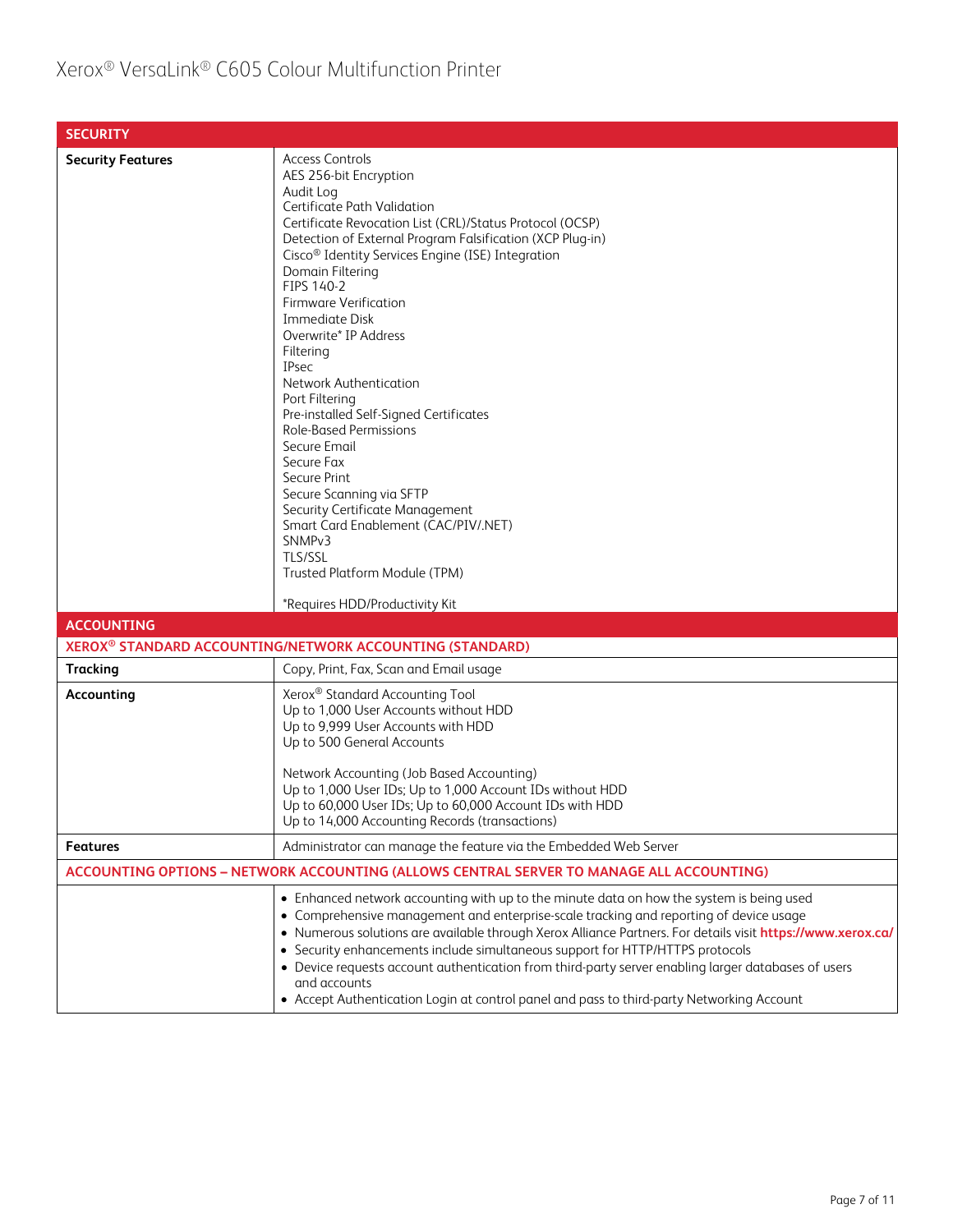| <b>PAPER HANDLING</b>               |                                                                                                                                                                             |
|-------------------------------------|-----------------------------------------------------------------------------------------------------------------------------------------------------------------------------|
| <b>DOCUMENT FEEDER</b>              |                                                                                                                                                                             |
| Capacity <sup>6</sup>               | Single-Pass Duplex Automatic Document Feeder (DADF): 100 sheets                                                                                                             |
| <b>Sizes</b>                        | Custom sizes: 5.5 x 5.5 in. to 8.5 x 14 in./140 x 140 mm to 216 x 356 mm                                                                                                    |
| Weights<br>One-sided:<br>Two-sided: | 16 to 32 lb. bond/60 to 128 gsm<br>16 to 32 lb. bond/60 to 128 gsm                                                                                                          |
| <b>BYPASS TRAY</b>                  |                                                                                                                                                                             |
| Capacity <sup>6</sup>               | 150 sheets                                                                                                                                                                  |
| <b>Sizes</b>                        | Custom sizes: 3 x 5 in. to 8.5 x 14 in./76 x 127 mm to 216 x 356 mm                                                                                                         |
| Weights<br>One-sided:<br>Two-sided: | 16 lb. bond to 80 lb. cover/60 to 220 gsm<br>16 lb. bond to 65 lb. cover/60 to 176 gsm                                                                                      |
| <b>Media Types</b>                  | Bond<br>Plain Paper<br>Cardstock<br>Custom<br>Envelopes<br>Hole Punched<br>Labels<br>Letterhead<br>Lightweight Cardstock<br>Pre-Printed<br>Recycled                         |
| TRAY 1:                             |                                                                                                                                                                             |
| Capacity <sup>6</sup>               | 550 sheets                                                                                                                                                                  |
| <b>Sizes</b>                        | Custom sizes: 3 x 7.5 in. to 8.5 x 14 in./76 x 190 mm to 216 x 356 mm                                                                                                       |
| Weights<br>One-sided:<br>Two-sided: | 16 lb. bond to 80 lb. cover/60 to 220 gsm<br>16 lb. bond to 65 lb. cover/60 to 176 gsm                                                                                      |
| <b>Media Types</b>                  | Bond<br>Plain Paper<br>Cardstock<br>Custom<br>Hole Punched<br>Labels<br>Letterhead<br>Lightweight Cardstock<br>Heavyweight Cardstock<br>Pre-Printed<br>Recycled<br>Envelope |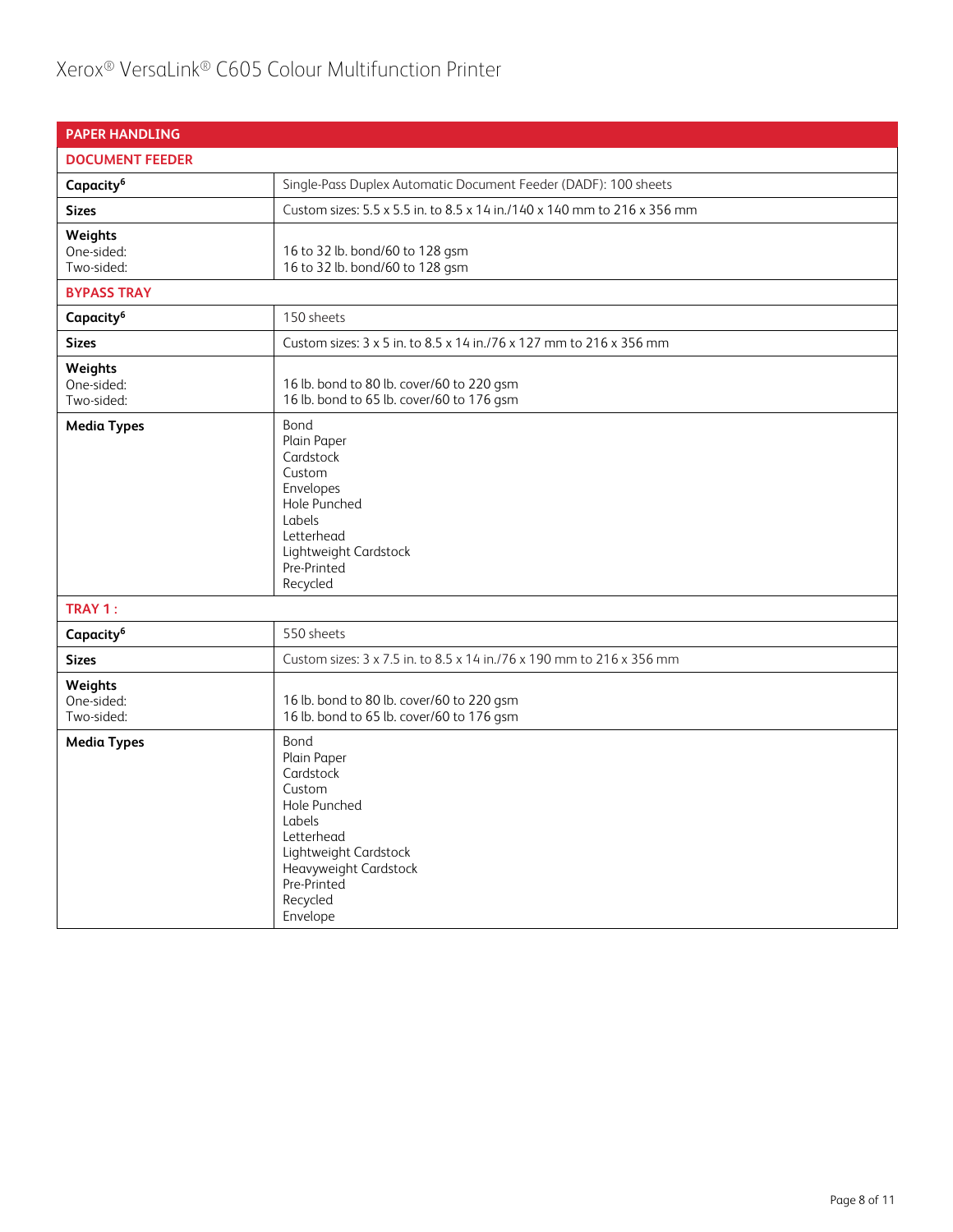| UP TO FOUR ADDITIONAL TRAYS (OPTIONAL)      |                                                                                                                                                                 |  |  |
|---------------------------------------------|-----------------------------------------------------------------------------------------------------------------------------------------------------------------|--|--|
| Capacity <sup>6</sup>                       | 550 sheets                                                                                                                                                      |  |  |
| <b>Sizes</b>                                | Custom sizes: 3 x 7.5 in. to 8.5 x 14 in./76 x 190 mm to 216 x 356 mm                                                                                           |  |  |
| Weights<br>One-sided:<br>Two-sided:         | 16 lb. bond to 80 lb. cover/60 to 220 gsm<br>16 lb. bond to 65 lb. cover/60 to 176 gsm                                                                          |  |  |
| <b>Media Types</b>                          | Bond<br>Plain Paper<br>Cardstock<br>Custom<br>Hole Punched<br>Labels<br>Letterhead<br>Lightweight Cardstock<br>Heavyweight Cardstock<br>Pre-Printed<br>Recycled |  |  |
|                                             | HIGH-CAPACITY FEEDER (ONLY ONE ADDITIONAL 550-SHEET TRAY CAN BE ADDED TO HIGH-CAPACITY FEEDER)                                                                  |  |  |
| Capacity <sup>6</sup>                       | 2,000 sheets                                                                                                                                                    |  |  |
| <b>Sizes</b>                                | Letter/A4                                                                                                                                                       |  |  |
| Weights<br>One-sided:<br>Two-sided:         | 16 lb. bond to 65 lb. cover/60 to 176 gsm<br>16 lb. bond to 65 lb. cover/60 to 176 gsm                                                                          |  |  |
| <b>Media Types</b>                          | Bond<br>Plain Paper<br>Hole Punched<br>Letterhead<br>Lightweight Cardstock<br>Pre-Printed<br>Recycled                                                           |  |  |
| <b>TOTAL CAPACITY</b>                       |                                                                                                                                                                 |  |  |
| <b>Standard Device Capacity<sup>6</sup></b> | 700 sheets                                                                                                                                                      |  |  |
| Maximum Device Capacity <sup>6</sup>        | 3,250 sheets                                                                                                                                                    |  |  |
| <b>PAPER OUTPUT/FINISHING</b>               |                                                                                                                                                                 |  |  |
| Capacity <sup>6</sup>                       | Up to 400 sheets                                                                                                                                                |  |  |
| <b>Automatic Two-sided Printing</b>         | Standard                                                                                                                                                        |  |  |
| <b>FINISHER</b>                             |                                                                                                                                                                 |  |  |
| Capacity <sup>6</sup>                       | 500-sheet tray, 50-sheet stapling                                                                                                                               |  |  |
| <b>MAILBOX</b>                              |                                                                                                                                                                 |  |  |
| Capacity <sup>6</sup>                       | Four 100-sheet bins                                                                                                                                             |  |  |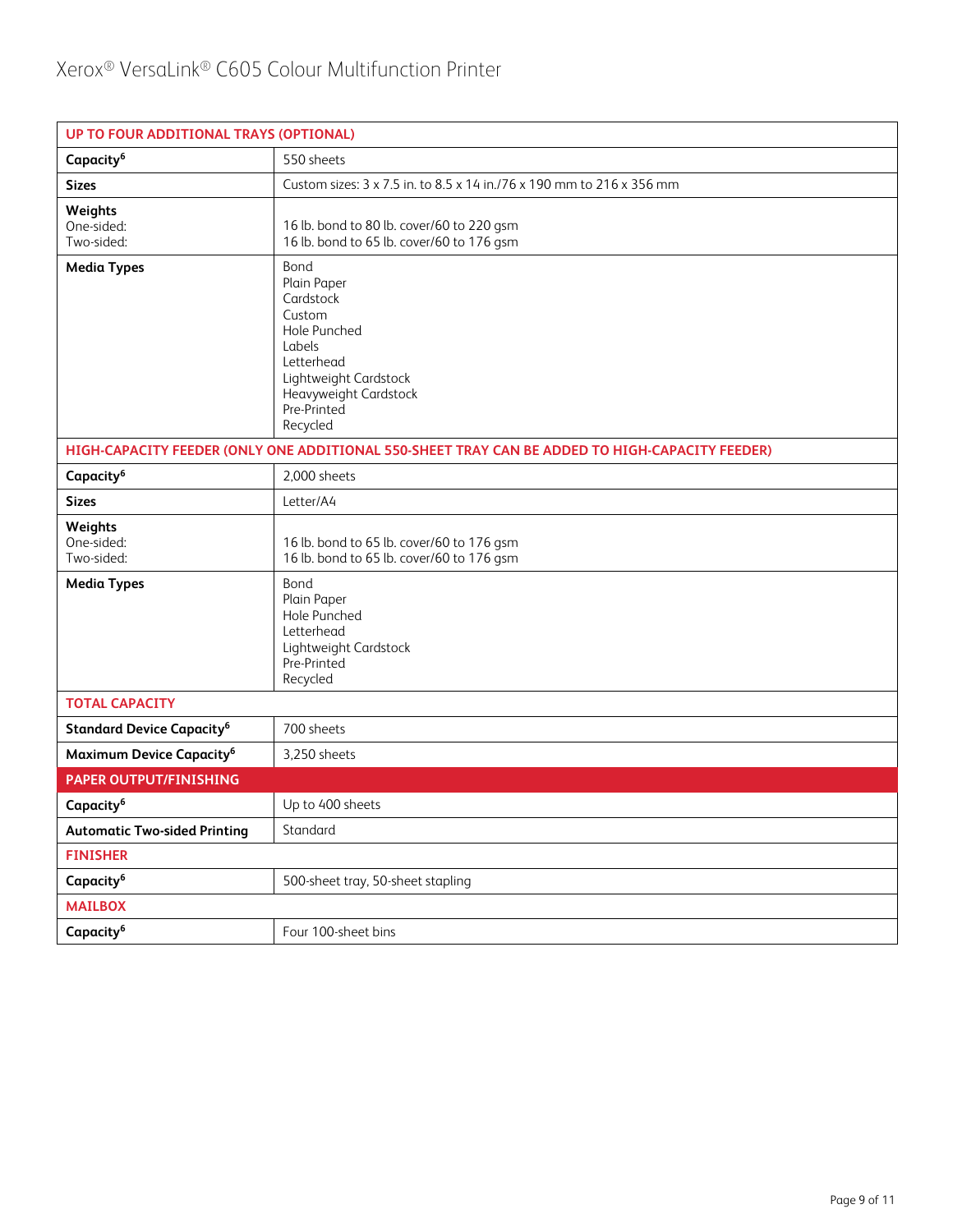### Xerox® VersaLink® C605 Colour Multifunction Printer

| <b>DEVICE MANAGEMENT</b>                                     |                                                                                                                                                                                                                                                                                                                                                                                                                                            |  |  |
|--------------------------------------------------------------|--------------------------------------------------------------------------------------------------------------------------------------------------------------------------------------------------------------------------------------------------------------------------------------------------------------------------------------------------------------------------------------------------------------------------------------------|--|--|
| <b>Network Protocols</b>                                     | TCP/IP: HTTP/HTTPS, Internet Printing Protocol, LPR/LPD, Raw Socket Printing/Port 9100, IPv4/IPv6,<br><b>WSD LDAP</b><br>Bonjour <sup>®</sup> /AirPrint <sup>™</sup><br><b>FTP</b><br>Most protocols not in use can be disabled                                                                                                                                                                                                            |  |  |
| <b>Administrative Protocols</b>                              | DHCP, SNMP, WINS, HTTP, HTTPS, TLS, SNTP, MDNS                                                                                                                                                                                                                                                                                                                                                                                             |  |  |
| <b>REMOTE CONTROL PANEL</b>                                  |                                                                                                                                                                                                                                                                                                                                                                                                                                            |  |  |
|                                                              | • Enables faster, more convenient technical support and user training<br>• IT administrators and other authorized users can control the device remotely from a web page<br>on any device<br>• Remote user experience is identical to performing tasks directly at the device                                                                                                                                                               |  |  |
| <b>XEROX<sup>®</sup> CENTREWARE<sup>®</sup> WEB SOFTWARE</b> |                                                                                                                                                                                                                                                                                                                                                                                                                                            |  |  |
|                                                              | • A web-based server application for network administrators that permits web browser-based device<br>management from any workstation, whether running Windows or UNIX or any other operating system<br>• Works with any SNMP-managed printer from any manufacturer<br>• Provides help with device discovery and installations, health checks and troubleshooting, and device<br>upgrades, as well as basic accounting and asset management |  |  |
|                                                              | XEROX <sup>®</sup> EMBEDDED WEB SERVER - INTEGRATED DEVICE WEB PAGE                                                                                                                                                                                                                                                                                                                                                                        |  |  |
| <b>Device Status</b>                                         | • Tray Status/Contents<br>• Consumables Status<br>• Billing/Usage<br>· Quick Links<br>• Online Support                                                                                                                                                                                                                                                                                                                                     |  |  |
| <b>Print Queue Viewing</b>                                   | Job print queue management - view and delete                                                                                                                                                                                                                                                                                                                                                                                               |  |  |
| Job submission                                               | Print-ready files (PS, PCL, PDF, XPS, JPEG)                                                                                                                                                                                                                                                                                                                                                                                                |  |  |
| <b>Device Administration</b>                                 | Allows simple, remote installation setting of configuration options and management of the device                                                                                                                                                                                                                                                                                                                                           |  |  |
| <b>Browsers</b>                                              | Microsoft <sup>®</sup> Internet Explorer <sup>®</sup><br>Microsoft Edge <sup>™</sup><br>Mozilla <sup>™</sup> Firefox <sup>®</sup><br>Apple® Safari®<br>Google Chrome™                                                                                                                                                                                                                                                                      |  |  |
| <b>REMOTE SERVICES</b>                                       |                                                                                                                                                                                                                                                                                                                                                                                                                                            |  |  |
| <b>Automated Meter</b><br><b>Readings (AMR)</b>              | Automates the process of collecting and submitting meter reads for tracking and billing of Xerox® device<br>usage. Eliminates the need for time-consuming end-user involvement and ensures that meter reads are<br>submitted to Xerox on time.                                                                                                                                                                                             |  |  |
| <b>Automatic Supplies</b><br><b>Replenishment (ASR)</b>      | Automatically orders supplies for Xerox® output devices based on actual usage, eliminating the need to<br>manually manage supplies inventory.                                                                                                                                                                                                                                                                                              |  |  |
| <b>WHAT'S IN THE BOX</b>                                     |                                                                                                                                                                                                                                                                                                                                                                                                                                            |  |  |
|                                                              | VersaLink® C605 Colour Multifunction Printer<br>Starter Capacity Print Cartridge: One of each (Cyan, Magenta, Yellow): 6,000 print capacity <sup>7</sup> , Black: 10,000<br>print capacity <sup>7</sup><br>Software and Documentation CD (Safety, Regulatory, Recycling and Disposal Guides, Print Drivers,<br>and Warranty Statement)<br><b>Installation Guide</b><br>Quick Use Guides<br>Power Cord<br>Fax Cord                          |  |  |